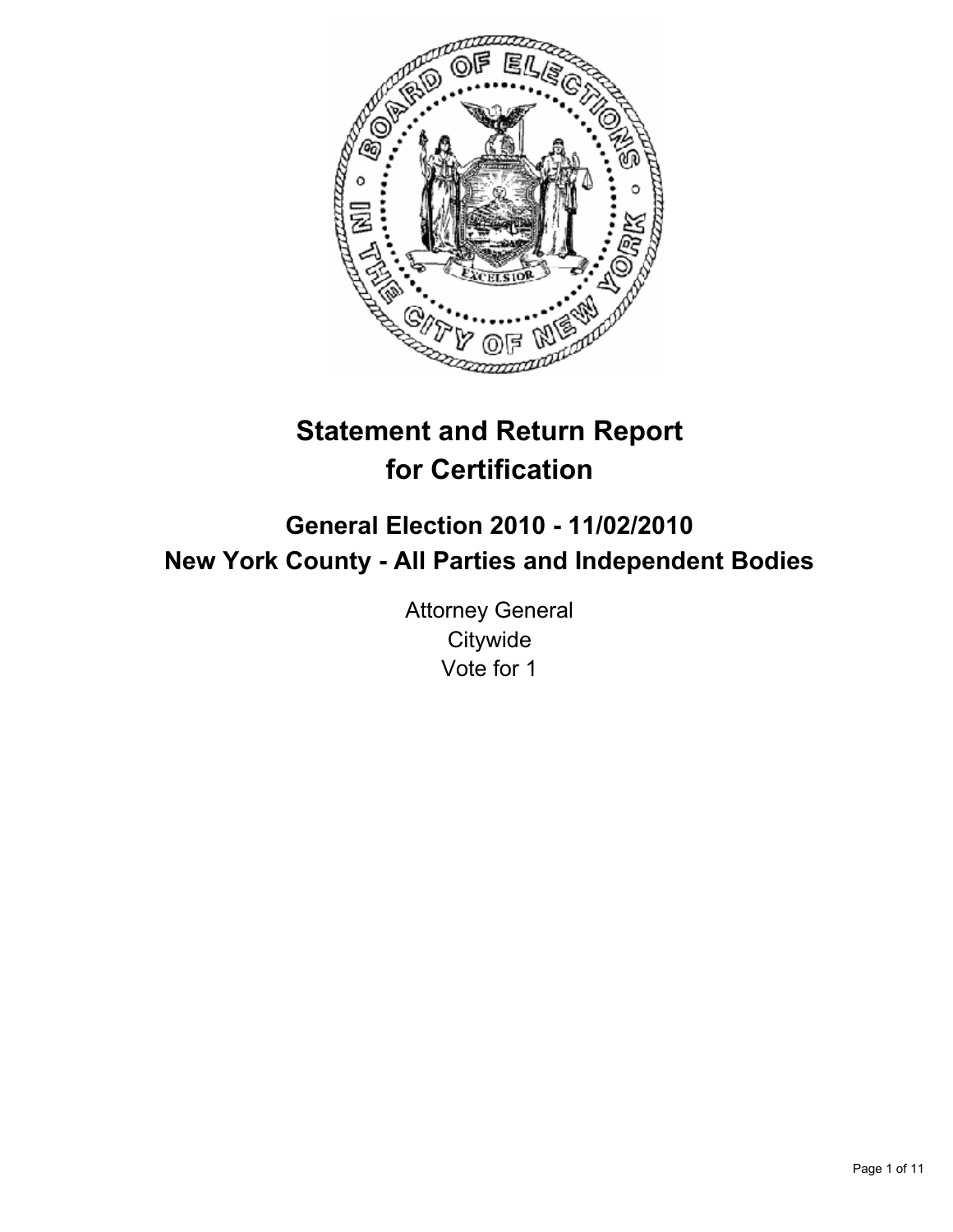

| PUBLIC COUNTER                         | 21,353         |
|----------------------------------------|----------------|
| <b>EMERGENCY</b>                       | 0              |
| ABSENTEE/MILITARY                      | 416            |
| <b>AFFIDAVIT</b>                       | 743            |
| <b>Total Ballots</b>                   | 22,693         |
| ERIC T SCHNEIDERMAN (DEMOCRATIC)       | 14,269         |
| DAN DONOVAN (REPUBLICAN)               | 4,028          |
| ERIC T SCHNEIDERMAN (INDEPENDENCE)     | 425            |
| DAN DONOVAN (CONSERVATIVE)             | 303            |
| ERIC T SCHNEIDERMAN (WORKING FAMILIES) | 1,498          |
| CARL E PERSON (LIBERTARIAN)            | 133            |
| RAMON J JIMENEZ (FREEDOM)              | 162            |
| JUDITH S KAYE (WRITE-IN)               | 3              |
| NEED MORE CHOICES (WRITE-IN)           | 1              |
| NO NAME (WRITE-IN)                     | $\overline{2}$ |
| NOBODY (WRITE-IN)                      | 1              |
| NONE OF THE ABOVE (WRITE-IN)           | $\overline{2}$ |
| NONE OF THE FOREGOING (WRITE-IN)       | 1              |
| PETER DOLOTTA (WRITE-IN)               | 1              |
| RACHEL BEARDSLAY (WRITE-IN)            | 1              |
| SNOOPY (WRITE-IN)                      | 1              |
| VOID (WRITE-IN)                        | $\overline{2}$ |
| <b>Total Votes</b>                     | 20,833         |
| Unrecorded                             | 1,860          |
|                                        |                |

| <b>PUBLIC COUNTER</b>                  | 31,869         |
|----------------------------------------|----------------|
| <b>EMERGENCY</b>                       | 0              |
| ABSENTEE/MILITARY                      | 1,013          |
| <b>AFFIDAVIT</b>                       | 887            |
| <b>Total Ballots</b>                   | 34,295         |
| ERIC T SCHNEIDERMAN (DEMOCRATIC)       | 19,663         |
| DAN DONOVAN (REPUBLICAN)               | 9,509          |
| ERIC T SCHNEIDERMAN (INDEPENDENCE)     | 854            |
| DAN DONOVAN (CONSERVATIVE)             | 718            |
| ERIC T SCHNEIDERMAN (WORKING FAMILIES) | 1,468          |
| CARL E PERSON (LIBERTARIAN)            | 175            |
| RAMON J JIMENEZ (FREEDOM)              | 95             |
| HOWIE HAWKINS (WRITE-IN)               | 1              |
| MARTIN STAHL (WRITE-IN)                | 1              |
| NO NAME (WRITE-IN)                     | 6              |
| ROGER MORGANTHAL (WRITE-IN)            | 1              |
| STEPHEN COLBERT (WRITE-IN)             | $\overline{2}$ |
| <b>VOID (WRITE-IN)</b>                 | 1              |
| <b>Total Votes</b>                     | 32,494         |
| Unrecorded                             | 1,801          |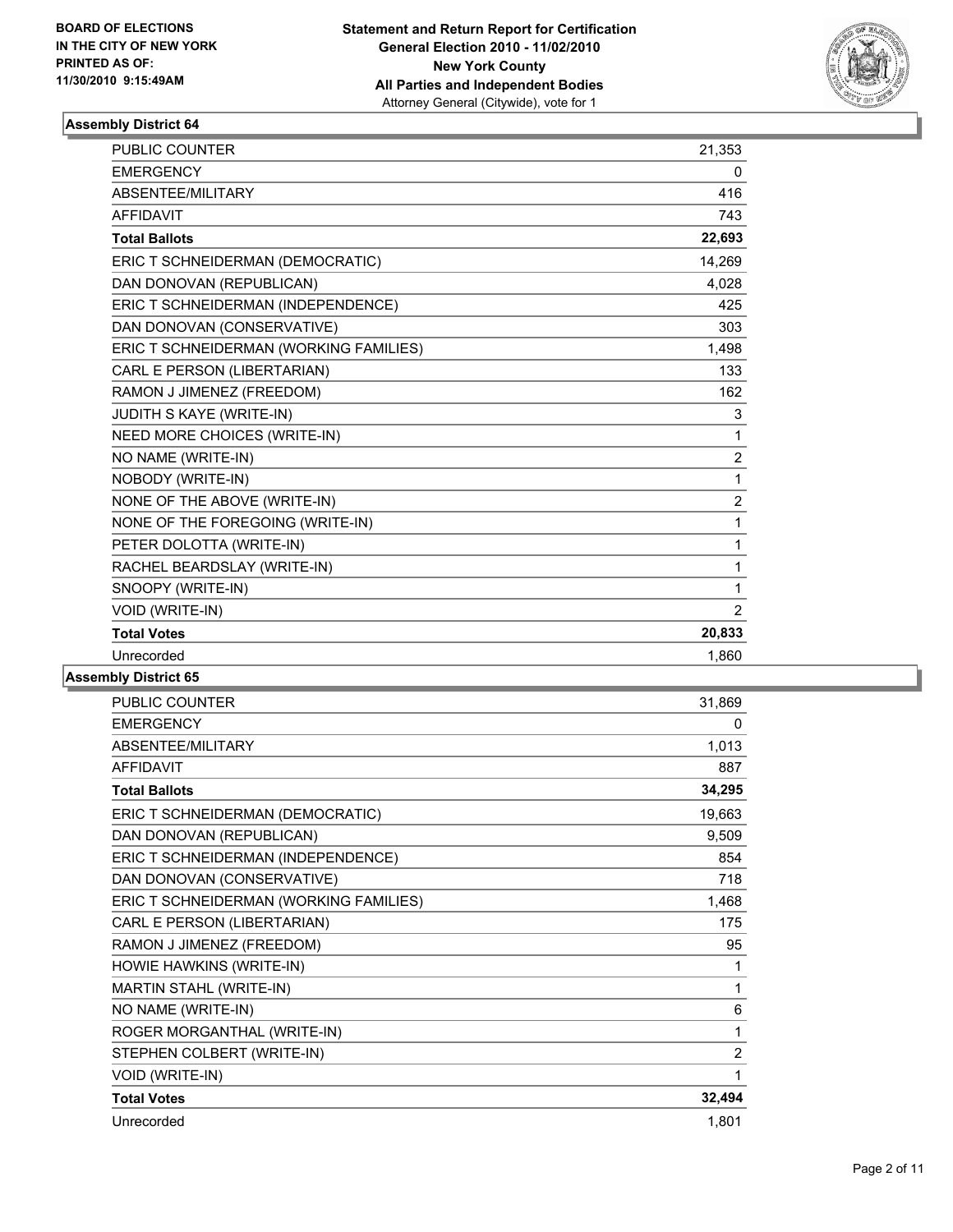

| PUBLIC COUNTER                         | 33,385       |
|----------------------------------------|--------------|
| <b>EMERGENCY</b>                       | 7            |
| ABSENTEE/MILITARY                      | 1,166        |
| <b>AFFIDAVIT</b>                       | 1,095        |
| <b>Total Ballots</b>                   | 36,395       |
| ERIC T SCHNEIDERMAN (DEMOCRATIC)       | 23,339       |
| DAN DONOVAN (REPUBLICAN)               | 5,300        |
| ERIC T SCHNEIDERMAN (INDEPENDENCE)     | 733          |
| DAN DONOVAN (CONSERVATIVE)             | 385          |
| ERIC T SCHNEIDERMAN (WORKING FAMILIES) | 4,447        |
| CARL E PERSON (LIBERTARIAN)            | 228          |
| RAMON J JIMENEZ (FREEDOM)              | 135          |
| (EXPLETIVE) (WRITE-IN)                 | 1            |
| FULL PUBLIC FUNDING (WRITE-IN)         | $\mathbf{1}$ |
| HARVEY MILK (WRITE-IN)                 | 1            |
| HOLT (WRITE-IN)                        | 1            |
| KATHLEEN RICE (WRITE-IN)               | $\mathbf{1}$ |
| LINE 2 BLANK (WRITE-IN)                | 1            |
| LYNN STEWART (WRITE-IN)                | 1            |
| NO ONE (WRITE-IN)                      | $\mathbf{1}$ |
| NOBODY (WRITE-IN)                      | 1            |
| ROBERT RODRIGUEZ (WRITE-IN)            | 1            |
| SCHNEIDERMAN (WRITE-IN)                | 1            |
| VOID (WRITE-IN)                        | 3            |
| <b>WORKERS PARTY (WRITE-IN)</b>        | 1            |
| <b>Total Votes</b>                     | 34,582       |
| Unrecorded                             | 1,813        |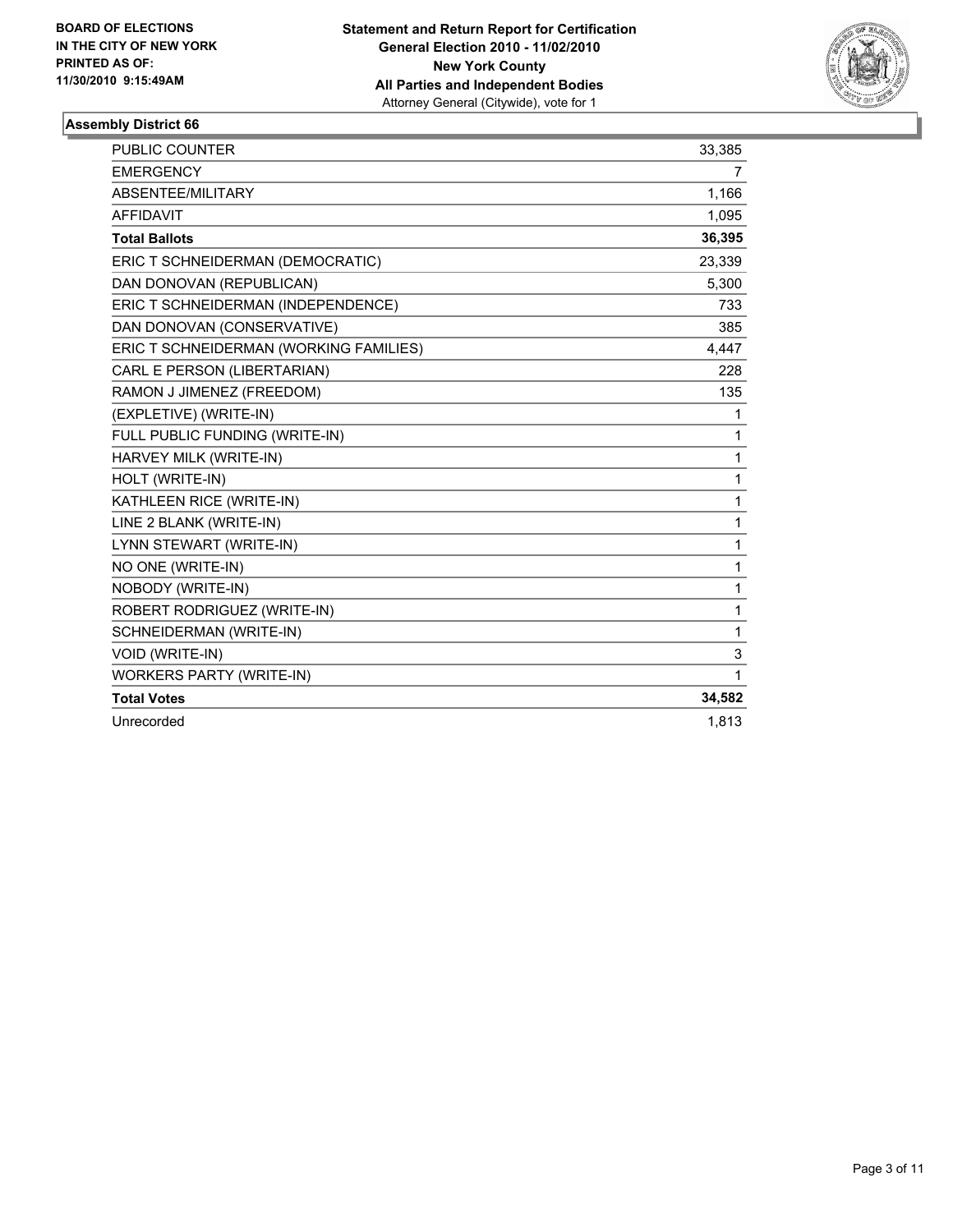

| <b>PUBLIC COUNTER</b>                              | 37,785         |
|----------------------------------------------------|----------------|
| <b>EMERGENCY</b>                                   | 36             |
| ABSENTEE/MILITARY                                  | 1,192          |
| <b>AFFIDAVIT</b>                                   | 1,011          |
| <b>Total Ballots</b>                               | 40,649         |
| ERIC T SCHNEIDERMAN (DEMOCRATIC)                   | 26,675         |
| DAN DONOVAN (REPUBLICAN)                           | 6,866          |
| ERIC T SCHNEIDERMAN (INDEPENDENCE)                 | 873            |
| DAN DONOVAN (CONSERVATIVE)                         | 480            |
| ERIC T SCHNEIDERMAN (WORKING FAMILIES)             | 3,421          |
| CARL E PERSON (LIBERTARIAN)                        | 197            |
| RAMON J JIMENEZ (FREEDOM)                          | 140            |
| ANDREW CUOMO (WRITE-IN)                            | 1              |
| ANDREW LEWIS (WRITE-IN)                            | 1              |
| ERIC DINALLO (WRITE-IN)                            | $\overline{2}$ |
| JEFFREY STEINMAN (WRITE-IN)                        | $\mathbf{1}$   |
| <b>JUDY SCHEIRDLIY (WRITE-IN)</b>                  | $\mathbf{1}$   |
| MITT ROMNI (WRITE-IN)                              | 1              |
| NO NAME (WRITE-IN)                                 | 1              |
| NON ENGLISH CHARACTER (WRITE-IN)                   | 1              |
| NONE OF THESE CANDIDATES ARE ACCEPTABLE (WRITE-IN) | 1              |
| VOID (WRITE-IN)                                    | 1              |
| <b>Total Votes</b>                                 | 38,663         |
| Unrecorded                                         | 1,986          |
|                                                    |                |

| PUBLIC COUNTER                         | 19,808 |
|----------------------------------------|--------|
| <b>EMERGENCY</b>                       | 0      |
| ABSENTEE/MILITARY                      | 326    |
| <b>AFFIDAVIT</b>                       | 619    |
| <b>Total Ballots</b>                   | 20,827 |
| ERIC T SCHNEIDERMAN (DEMOCRATIC)       | 15,288 |
| DAN DONOVAN (REPUBLICAN)               | 1,481  |
| ERIC T SCHNEIDERMAN (INDEPENDENCE)     | 307    |
| DAN DONOVAN (CONSERVATIVE)             | 146    |
| ERIC T SCHNEIDERMAN (WORKING FAMILIES) | 928    |
| CARL E PERSON (LIBERTARIAN)            | 82     |
| RAMON J JIMENEZ (FREEDOM)              | 407    |
| <b>CHARLES GRIENSKY (WRITE-IN)</b>     | 1      |
| NO NAME (WRITE-IN)                     | 5      |
| VOID (WRITE-IN)                        | 5      |
| <b>Total Votes</b>                     | 18,650 |
| Unrecorded                             | 2,177  |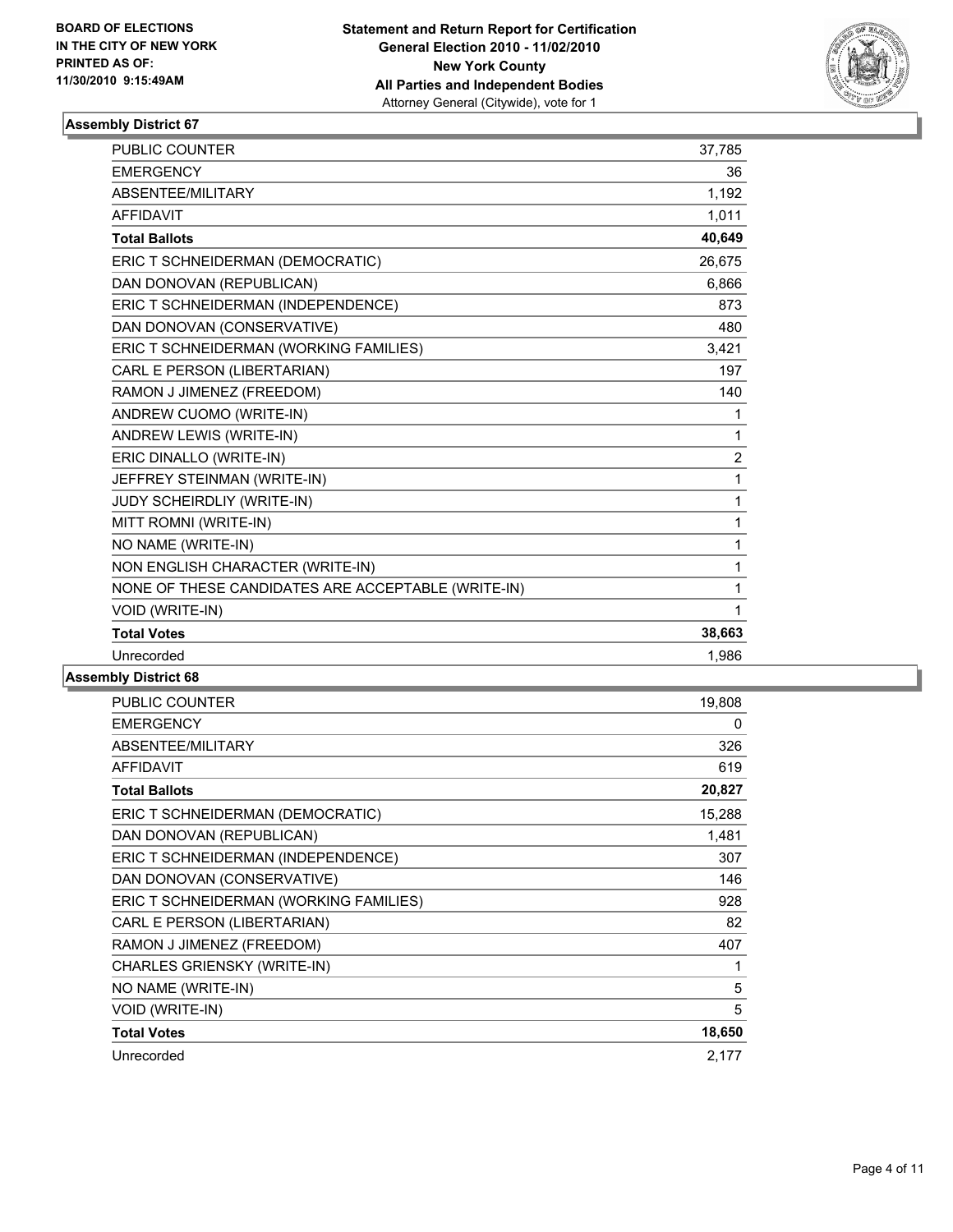

| <b>PUBLIC COUNTER</b>                  | 33,317         |
|----------------------------------------|----------------|
| <b>EMERGENCY</b>                       | 0              |
| ABSENTEE/MILITARY                      | 868            |
| <b>AFFIDAVIT</b>                       | 907            |
| <b>Total Ballots</b>                   | 35,560         |
| ERIC T SCHNEIDERMAN (DEMOCRATIC)       | 24,659         |
| DAN DONOVAN (REPUBLICAN)               | 3,214          |
| ERIC T SCHNEIDERMAN (INDEPENDENCE)     | 658            |
| DAN DONOVAN (CONSERVATIVE)             | 303            |
| ERIC T SCHNEIDERMAN (WORKING FAMILIES) | 4,252          |
| CARL E PERSON (LIBERTARIAN)            | 129            |
| RAMON J JIMENEZ (FREEDOM)              | 319            |
| <b>BEN ROBINSON (WRITE-IN)</b>         | 1              |
| BENJAMIN CALEV (WRITE-IN)              | 1              |
| <b>BRODSKY (WRITE-IN)</b>              | 3              |
| DANIEL O DONNELL (WRITE-IN)            | 1              |
| KATHLEEN RICE (WRITE-IN)               | 1              |
| MICHAEL BLOOMBERG (WRITE-IN)           | 1              |
| MURIEL ABLER (WRITE-IN)                | 1              |
| NO NAME (WRITE-IN)                     | $\overline{2}$ |
| NONE (WRITE-IN)                        | 1              |
| THOMAS HARRISON (WRITE-IN)             | 1              |
| <b>VOID (WRITE-IN)</b>                 | $\overline{2}$ |
| <b>Total Votes</b>                     | 33,549         |
| Unrecorded                             | 2.011          |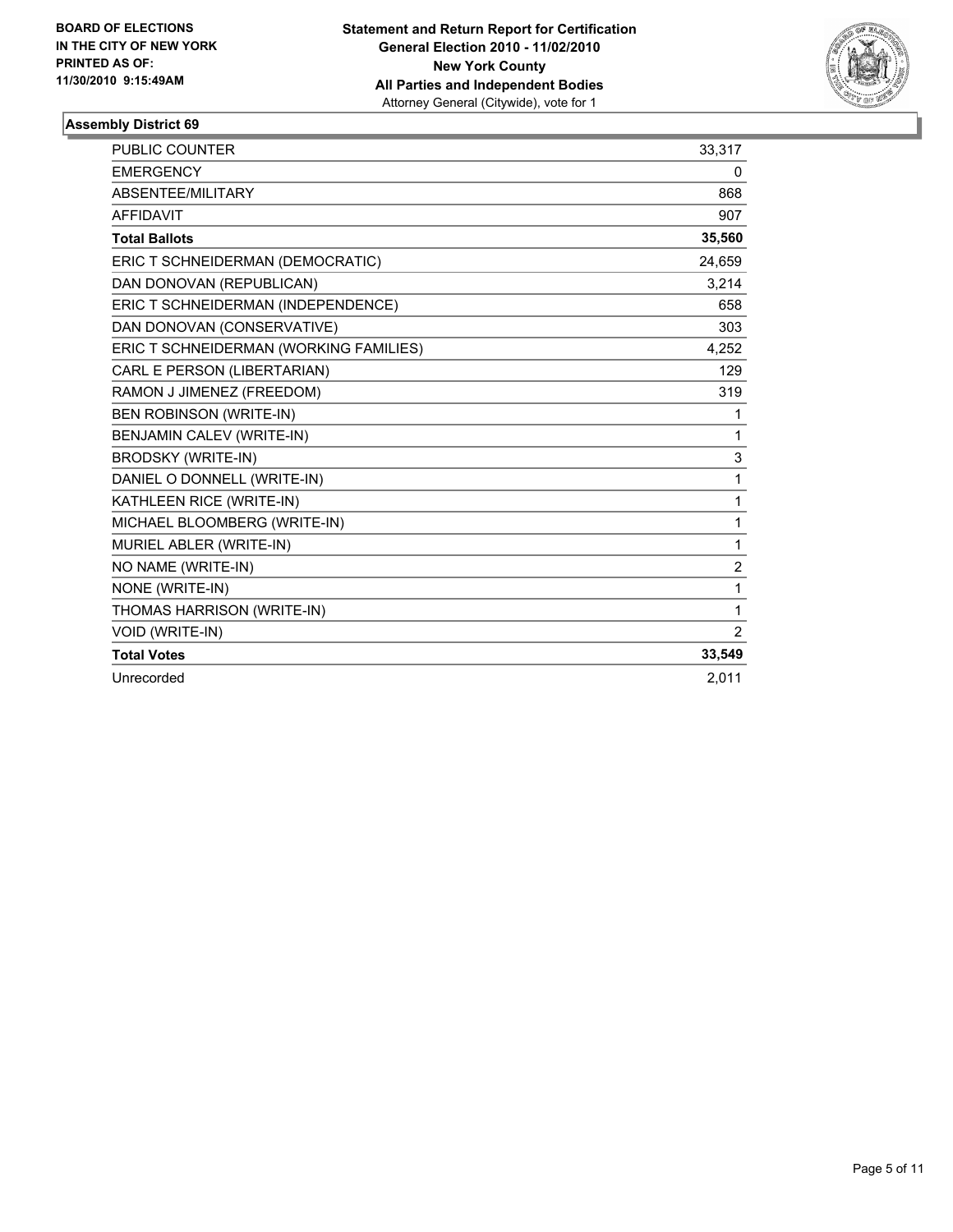

| PUBLIC COUNTER                              | 24,501         |
|---------------------------------------------|----------------|
| <b>EMERGENCY</b>                            | 2              |
| ABSENTEE/MILITARY                           | 356            |
| <b>AFFIDAVIT</b>                            | 858            |
| <b>Total Ballots</b>                        | 25,776         |
| ERIC T SCHNEIDERMAN (DEMOCRATIC)            | 20,331         |
| DAN DONOVAN (REPUBLICAN)                    | 833            |
| ERIC T SCHNEIDERMAN (INDEPENDENCE)          | 462            |
| DAN DONOVAN (CONSERVATIVE)                  | 112            |
| ERIC T SCHNEIDERMAN (WORKING FAMILIES)      | 1,257          |
| CARL E PERSON (LIBERTARIAN)                 | 97             |
| RAMON J JIMENEZ (FREEDOM)                   | 646            |
| ANTHONY HILL (WRITE-IN)                     | 1              |
| DAVID PATERSON (WRITE-IN)                   | $\overline{2}$ |
| LORD JESUS CHRIST THE SON OF GOD (WRITE-IN) | $\mathbf{1}$   |
| NO NAME (WRITE-IN)                          | 3              |
| NO ONE (WRITE-IN)                           | 2              |
| TRACY LARY (WRITE-IN)                       | 1              |
| VOID (WRITE-IN)                             | 3              |
| <b>Total Votes</b>                          | 23,751         |
| Unrecorded                                  | 2,025          |

| <b>PUBLIC COUNTER</b>                  | 24.164         |
|----------------------------------------|----------------|
| <b>EMERGENCY</b>                       | 0              |
| ABSENTEE/MILITARY                      | 392            |
| <b>AFFIDAVIT</b>                       | 661            |
| <b>Total Ballots</b>                   | 25,372         |
| ERIC T SCHNEIDERMAN (DEMOCRATIC)       | 18,663         |
| DAN DONOVAN (REPUBLICAN)               | 1,794          |
| ERIC T SCHNEIDERMAN (INDEPENDENCE)     | 462            |
| DAN DONOVAN (CONSERVATIVE)             | 227            |
| ERIC T SCHNEIDERMAN (WORKING FAMILIES) | 1,946          |
| CARL E PERSON (LIBERTARIAN)            | 100            |
| RAMON J JIMENEZ (FREEDOM)              | 390            |
| ADRIUDRORMAN (WRITE-IN)                | 1              |
| DINALLO (WRITE-IN)                     | 1              |
| ERIC DINALLA (WRITE-IN)                | 1              |
| ERIC DINALLO (WRITE-IN)                | 6              |
| ESIA DINALLO (WRITE-IN)                | 1              |
| ESIC DINALLO (WRITE-IN)                | 1              |
| KEVIN MCLANAHAN (WRITE-IN)             | 1              |
| NO NAME (WRITE-IN)                     | $\overline{2}$ |
| NONE OF ABOVE (WRITE-IN)               | 1              |
| VOID (WRITE-IN)                        | 6              |
| <b>Total Votes</b>                     | 23,603         |
| Unrecorded                             | 1,769          |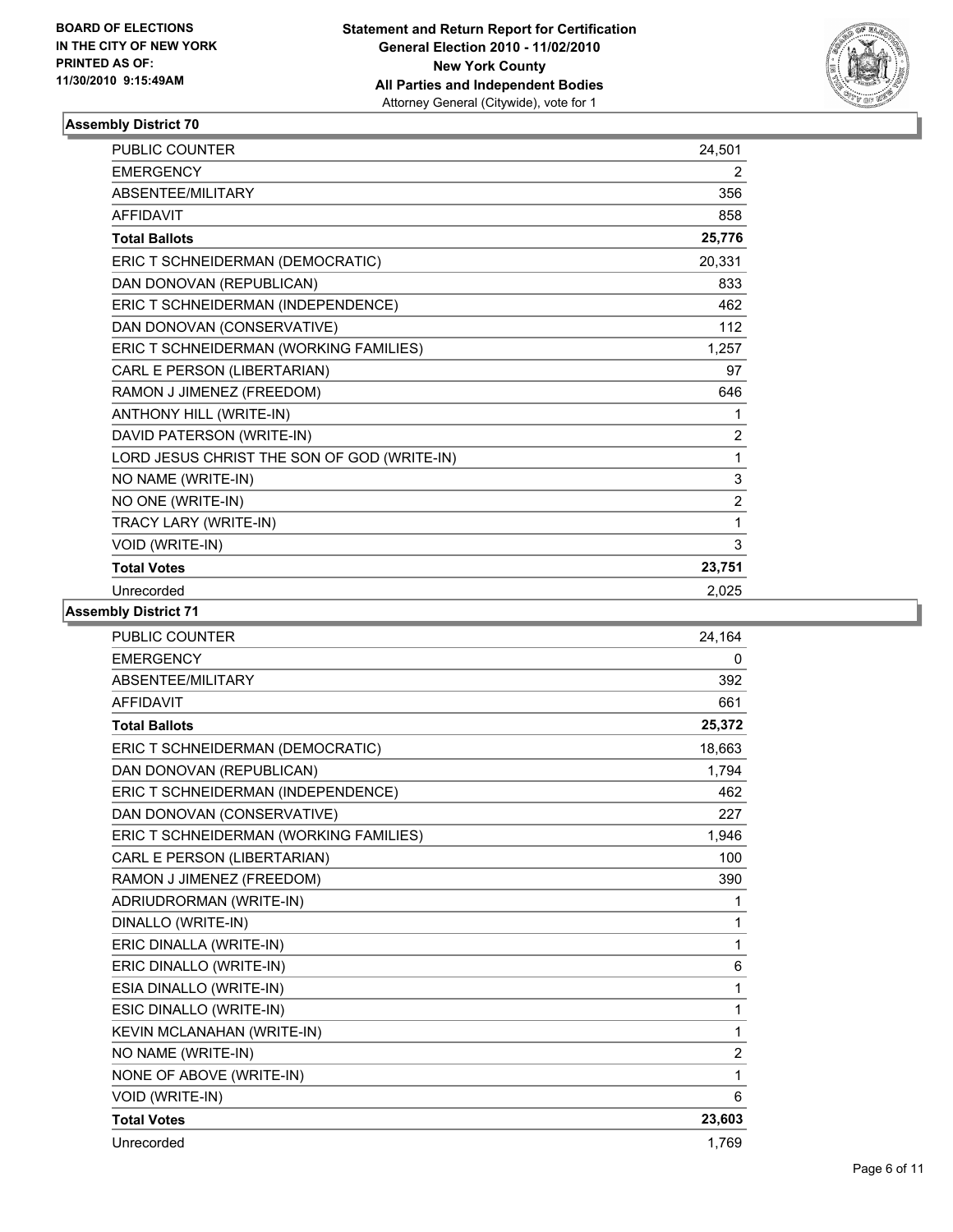

| <b>PUBLIC COUNTER</b>                  | 17,354         |
|----------------------------------------|----------------|
| <b>EMERGENCY</b>                       | 0              |
| ABSENTEE/MILITARY                      | 155            |
| <b>AFFIDAVIT</b>                       | 393            |
| <b>Total Ballots</b>                   | 18,028         |
| ERIC T SCHNEIDERMAN (DEMOCRATIC)       | 13,536         |
| DAN DONOVAN (REPUBLICAN)               | 1,049          |
| ERIC T SCHNEIDERMAN (INDEPENDENCE)     | 220            |
| DAN DONOVAN (CONSERVATIVE)             | 120            |
| ERIC T SCHNEIDERMAN (WORKING FAMILIES) | 1,131          |
| CARL E PERSON (LIBERTARIAN)            | 57             |
| RAMON J JIMENEZ (FREEDOM)              | 172            |
| NO NAME (WRITE-IN)                     | 2              |
| NONE (WRITE-IN)                        | $\overline{2}$ |
| RUTH ROBINETT (WRITE-IN)               | $\overline{2}$ |
| VOID (WRITE-IN)                        | 3              |
| <b>Total Votes</b>                     | 16,294         |
| Unrecorded                             | 1.734          |

| PUBLIC COUNTER                         | 35,643         |
|----------------------------------------|----------------|
| <b>EMERGENCY</b>                       | 0              |
| ABSENTEE/MILITARY                      | 1,456          |
| <b>AFFIDAVIT</b>                       | 750            |
| <b>Total Ballots</b>                   | 38,516         |
| ERIC T SCHNEIDERMAN (DEMOCRATIC)       | 20,837         |
| DAN DONOVAN (REPUBLICAN)               | 12,625         |
| ERIC T SCHNEIDERMAN (INDEPENDENCE)     | 964            |
| DAN DONOVAN (CONSERVATIVE)             | 690            |
| ERIC T SCHNEIDERMAN (WORKING FAMILIES) | 1,056          |
| CARL E PERSON (LIBERTARIAN)            | 152            |
| RAMON J JIMENEZ (FREEDOM)              | 70             |
| ELAYNA PHAM (WRITE-IN)                 | 2              |
| <b>JON STEWART (WRITE-IN)</b>          | 1              |
| NO NAME (WRITE-IN)                     | $\overline{2}$ |
| RYAN E. HOFFMAN (WRITE-IN)             | 1              |
| VOID (WRITE-IN)                        | 1              |
| <b>Total Votes</b>                     | 36,401         |
| Unrecorded                             | 2,115          |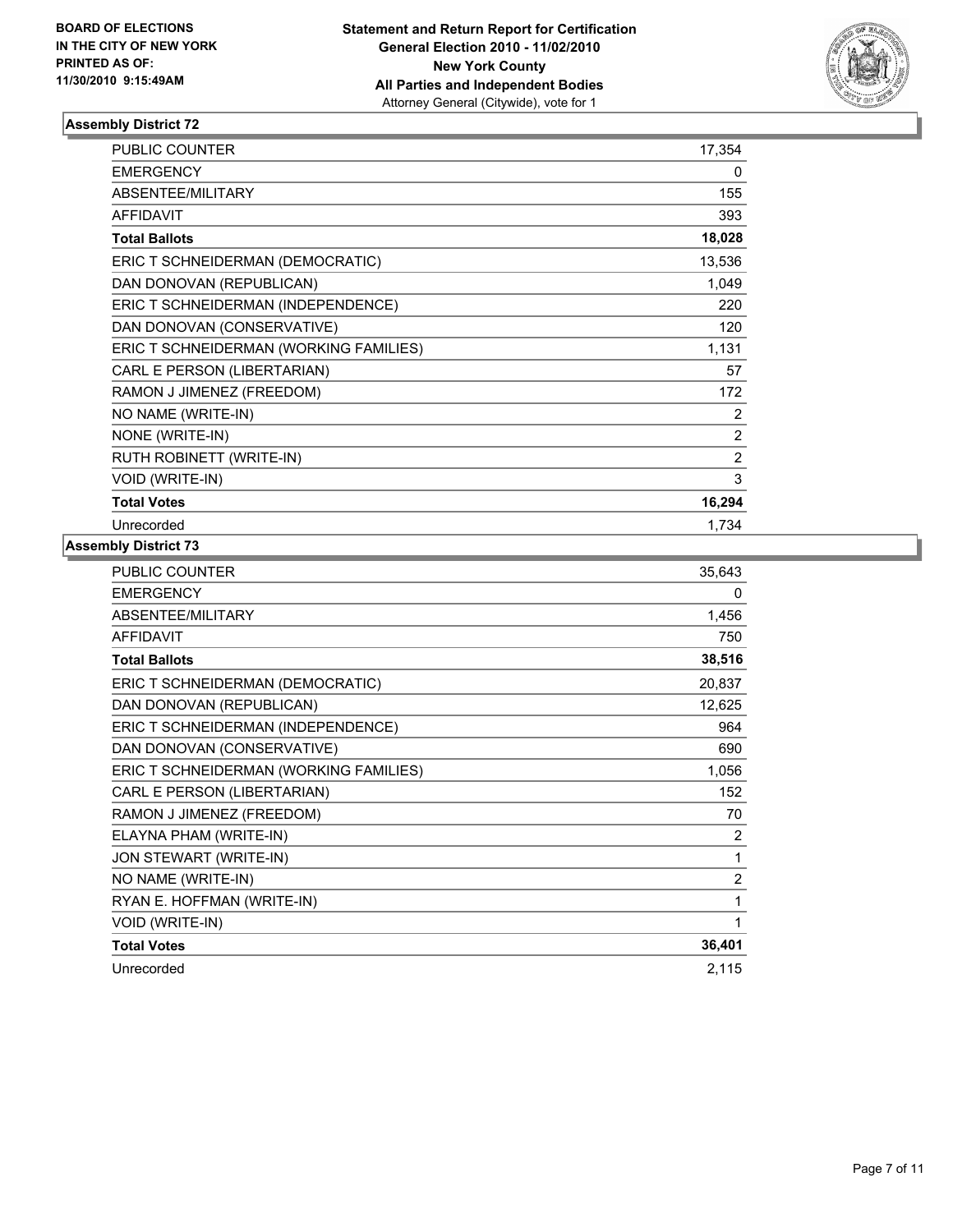

| <b>PUBLIC COUNTER</b>                  | 29,080 |
|----------------------------------------|--------|
| <b>EMERGENCY</b>                       | 0      |
| <b>ABSENTEE/MILITARY</b>               | 709    |
| <b>AFFIDAVIT</b>                       | 772    |
| <b>Total Ballots</b>                   | 30,918 |
| ERIC T SCHNEIDERMAN (DEMOCRATIC)       | 19,257 |
| DAN DONOVAN (REPUBLICAN)               | 5,392  |
| ERIC T SCHNEIDERMAN (INDEPENDENCE)     | 609    |
| DAN DONOVAN (CONSERVATIVE)             | 560    |
| ERIC T SCHNEIDERMAN (WORKING FAMILIES) | 2,876  |
| CARL E PERSON (LIBERTARIAN)            | 182    |
| RAMON J JIMENEZ (FREEDOM)              | 212    |
| (NONE) (WRITE-IN)                      | 1      |
| KATHLEEN RICE (WRITE-IN)               | 1      |
| LEONARD VAISMAN (WRITE-IN)             | 1      |
| N/A (WRITE-IN)                         | 1      |
| NO LAWYERS (WRITE-IN)                  | 1      |
| NO NAME (WRITE-IN)                     | 6      |
| NONE OF THE ABOVE (WRITE-IN)           | 1      |
| VOID (WRITE-IN)                        | 2      |
| <b>Total Votes</b>                     | 29,102 |
| Unrecorded                             | 1.816  |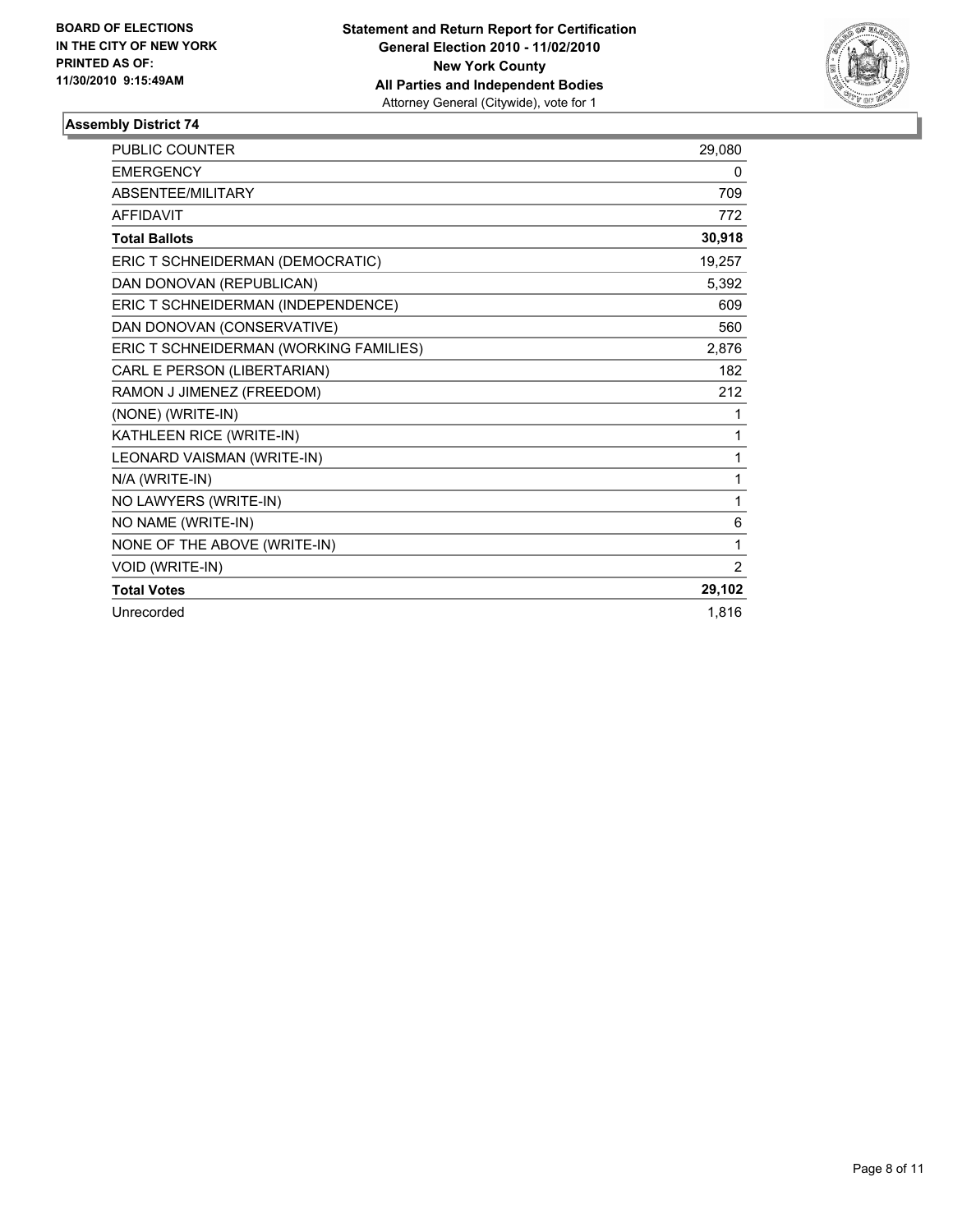

| <b>PUBLIC COUNTER</b>                  | 32,976           |
|----------------------------------------|------------------|
| <b>EMERGENCY</b>                       | 75               |
| ABSENTEE/MILITARY                      | 1,066            |
| <b>AFFIDAVIT</b>                       | 911              |
| <b>Total Ballots</b>                   | 35,590           |
| ERIC T SCHNEIDERMAN (DEMOCRATIC)       | 22,587           |
| DAN DONOVAN (REPUBLICAN)               | 6,246            |
| ERIC T SCHNEIDERMAN (INDEPENDENCE)     | 794              |
| DAN DONOVAN (CONSERVATIVE)             | 496              |
| ERIC T SCHNEIDERMAN (WORKING FAMILIES) | 3,039            |
| CARL E PERSON (LIBERTARIAN)            | 244              |
| RAMON J JIMENEZ (FREEDOM)              | 200              |
| CHUCK ZLATKIN (WRITE-IN)               | 2                |
| DAVID PATERSON (WRITE-IN)              | 1                |
| INDEPENVANT KATHLEEN RICE (WRITE-IN)   | 1                |
| JIMMY MCMILLAN (WRITE-IN)              | 1                |
| KATHLEEN RICE (WRITE-IN)               | $\boldsymbol{2}$ |
| LARRY MONTY (WRITE-IN)                 | 1                |
| NO NAME (WRITE-IN)                     | 3                |
| NONE (WRITE-IN)                        | 1                |
| SEAN COFFEY (WRITE-IN)                 | 1                |
| SID DAVIDOFF (WRITE-IN)                | 1                |
| <b>VOID (WRITE-IN)</b>                 | 5                |
| <b>Total Votes</b>                     | 33,625           |
| Unrecorded                             | 1.965            |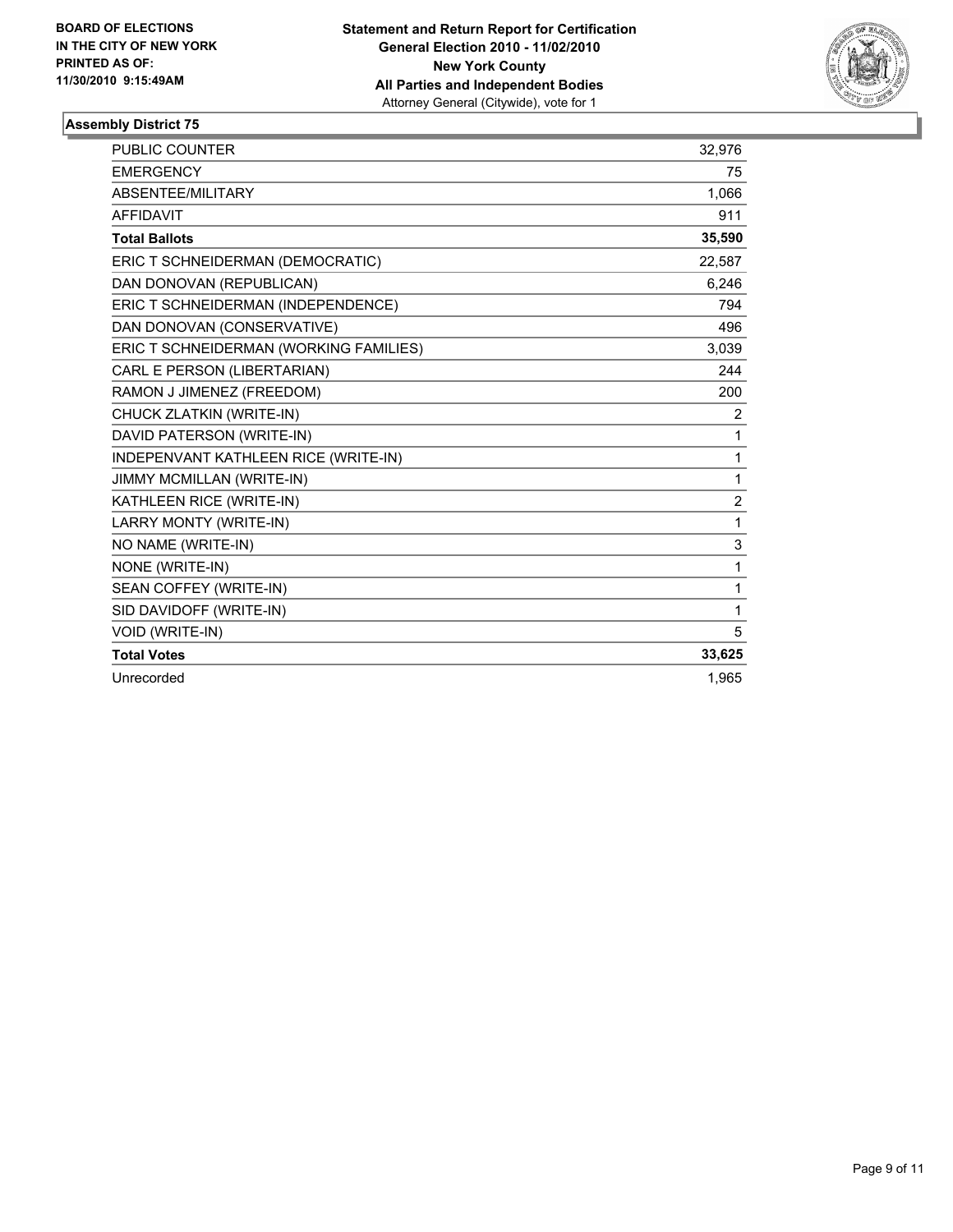

## **Total for Attorney General (Citywide) - New York County**

| <b>PUBLIC COUNTER</b>                  | 341,235 |
|----------------------------------------|---------|
| <b>EMERGENCY</b>                       | 120     |
| ABSENTEE/MILITARY                      | 9,115   |
| AFFIDAVIT                              | 9,607   |
| <b>Total Ballots</b>                   | 364,619 |
| ERIC T SCHNEIDERMAN (DEMOCRATIC)       | 239,104 |
| DAN DONOVAN (REPUBLICAN)               | 58,337  |
| ERIC T SCHNEIDERMAN (INDEPENDENCE)     | 7,361   |
| DAN DONOVAN (CONSERVATIVE)             | 4,540   |
| ERIC T SCHNEIDERMAN (WORKING FAMILIES) | 27,319  |
| CARL E PERSON (LIBERTARIAN)            | 1,776   |
| RAMON J JIMENEZ (FREEDOM)              | 2,948   |
| (EXPLETIVE) (WRITE-IN)                 | 1       |
| (NONE) (WRITE-IN)                      | 1       |
| ADRIUDRORMAN (WRITE-IN)                | 1       |
| ANDREW CUOMO (WRITE-IN)                | 1       |
| ANDREW LEWIS (WRITE-IN)                | 1       |
| ANTHONY HILL (WRITE-IN)                | 1       |
| BEN ROBINSON (WRITE-IN)                | 1       |
| BENJAMIN CALEV (WRITE-IN)              | 1       |
| <b>BRODSKY (WRITE-IN)</b>              | 3       |
| CHARLES GRIENSKY (WRITE-IN)            | 1       |
| CHUCK ZLATKIN (WRITE-IN)               | 2       |
| DANIEL O DONNELL (WRITE-IN)            | 1       |
| DAVID PATERSON (WRITE-IN)              | 3       |
| DINALLO (WRITE-IN)                     | 1       |
| ELAYNA PHAM (WRITE-IN)                 | 2       |
| ERIC DINALLA (WRITE-IN)                | 1       |
| ERIC DINALLO (WRITE-IN)                | 8       |
| ESIA DINALLO (WRITE-IN)                | 1       |
| ESIC DINALLO (WRITE-IN)                | 1       |
| FULL PUBLIC FUNDING (WRITE-IN)         | 1       |
| HARVEY MILK (WRITE-IN)                 | 1       |
| HOLT (WRITE-IN)                        | 1       |
| HOWIE HAWKINS (WRITE-IN)               | 1       |
| INDEPENVANT KATHLEEN RICE (WRITE-IN)   | 1       |
| JEFFREY STEINMAN (WRITE-IN)            | 1       |
| JIMMY MCMILLAN (WRITE-IN)              | 1       |
| JON STEWART (WRITE-IN)                 | 1       |
| JUDITH S KAYE (WRITE-IN)               | 3       |
| JUDY SCHEIRDLIY (WRITE-IN)             | 1       |
| KATHLEEN RICE (WRITE-IN)               | 5       |
| KEVIN MCLANAHAN (WRITE-IN)             | 1       |
| LARRY MONTY (WRITE-IN)                 | 1       |
| LEONARD VAISMAN (WRITE-IN)             | 1       |
| LINE 2 BLANK (WRITE-IN)                | 1       |
|                                        |         |